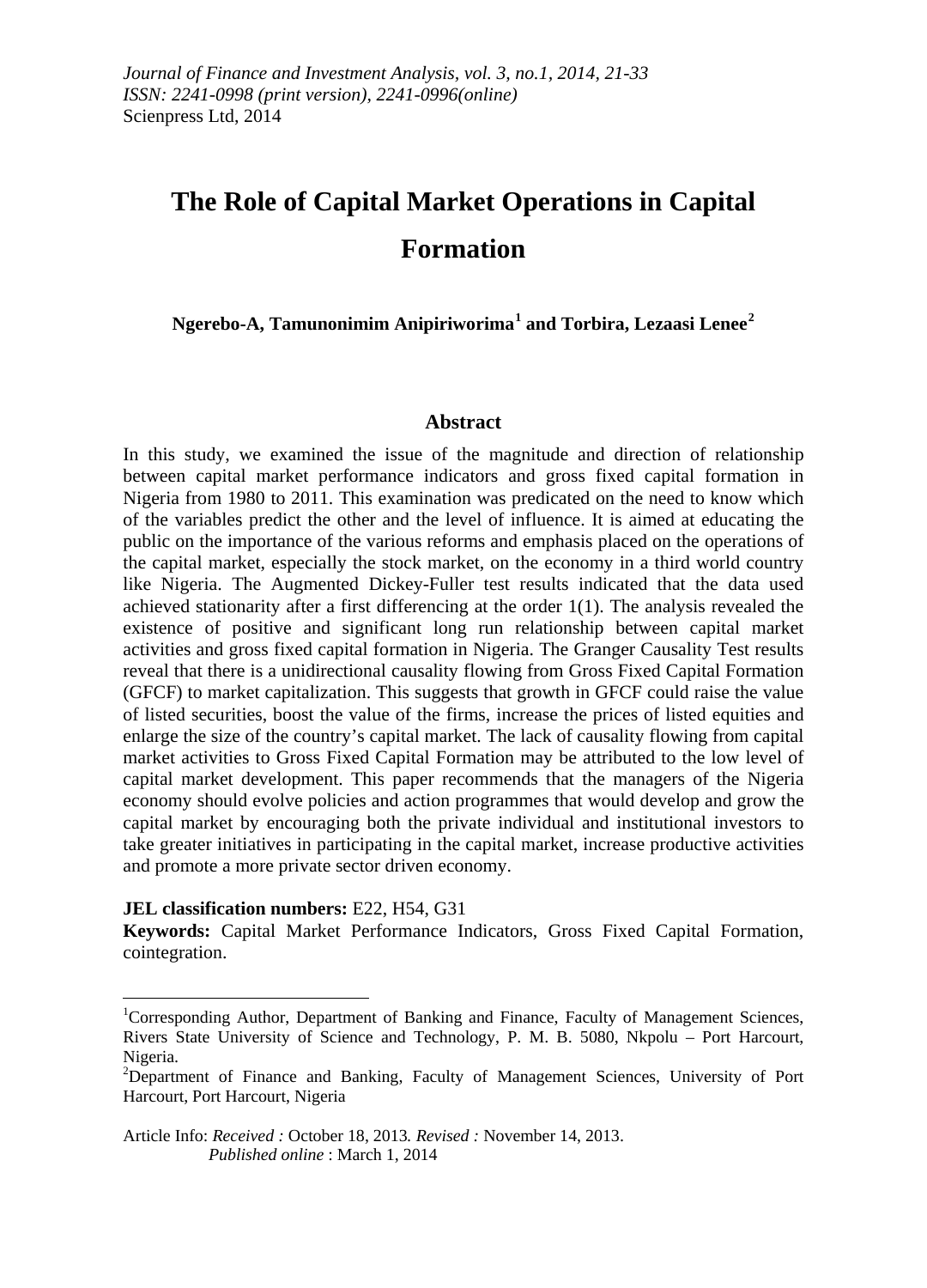# **1 Introduction**

The broad objective of this research is to investigate the dynamic linkage between capital formation and stock market operations in Nigeria. The key questions this study addresses are:

i) Do the operations in the Nigerian Stock market affect capital formation in the Nigerian economy?

ii) Do changes in Stock market activities forecast changes in capital formation?

These questions are of great interest to financial analysts, economists, investors and policy makers especially as it concerns changes in the acquisition of new fixed assets that are invested in the economy. Frequently, the answer to the above questions have triggered up varying financial debate globally. It is often argued that capital market activities synchronize the divergent preferences of portfolio managers and financial institutions and those of savers by mobilizing long-term funds for portfolio managers and financial institutions while providing avenue for savers to divest through the secondary market and converting perpetual investment into liquid assets for investment purposes; which have a contagion effect on the output level of goods and services in the economy that are consumed.

An alternative view is that the capital market activities in Nigeria merely promote investment in consumer goods and not the acquisition of new fixed assets that are invested rather than consumed. While there are numerous strongly held views as to the impact of the capital market activities on the level of the Gross Domestic Product (GDP), there is surprisingly little documentation on the behavior of Nigerian Stock market activities and their relation to gross fixed capital formation in Nigeria.

Capital market is a segment of the financial system that accommodates certain institutions for the creation, custodianship, distribution and exchange of financial assets and management of long-term liabilities and gross fixed capital formation (Osaze, 2007). It is a market where governments, large companies and public enterprises raise long-term funds. Formal capital market activities are representatively measured by the performance of the Stock market such as Market Capitalization (Mktcap), All Shares Index (ASI), Volume of Transactions (VOT), Value of Transactions (VAT) and New Issue of Securities (NIS) of the Nigerian Stock Exchange.

Capital formation, on the other hand, can be defined as the difference between the total value of investment between two succeeding time horizon, and could be measured in terms of gross or net fixed capital. For our purpose, Gross Fixed Capital Formation (GFCF) is conceptualized as the value of acquisition of new fixed assets or improvement in existing fixed assets by the business sector, governments and households which are add value to the economy more through invested than consumption.

The Nigerian Capital market activities have been growing at a healthy rate in relation to its role in stimulating economic growth. The Volume and Value of traded securities between 2007 and 2010 grew in excess of 6.3% and 3.9% respectively. Securities listed in the exchange rose from 288 in 2005 to 294 in 2010 while the total market capitalization for the period declined by about 11.4%. The fall in Market Capitalization was attributed to the price losses and the global economic crisis. Infact, on annual basis, the market grew by 74% in 2007, dipped by 45% and 33.7% in 2008 and 2009 respectively, grew by 18.9% in 2010, dipped again in 2011 by 16.3% before recovering by an estimated 33% in 2012 (Egene, 2012). The All Share Index also demonstrated a decline of about 29.8% within the period (Central Bank of Nigeria Economic Report, 2010).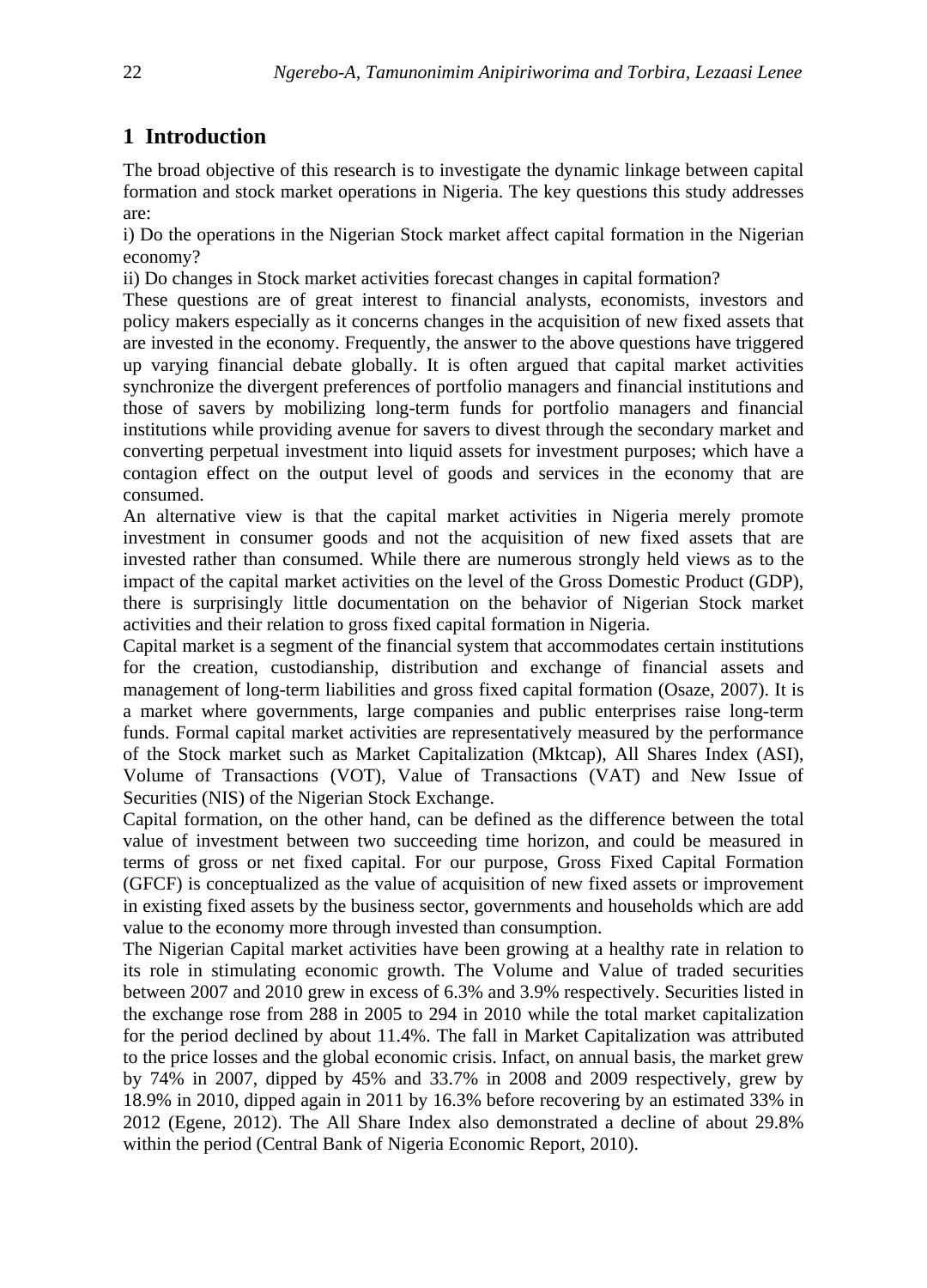Nigerian's Stock market growth and improving indices have led to increase in fund flow to various investments in the economy. This increase in market indices and fund flow has emerged as an important policy issue for capital formation in the country. Though this is of great concern, adequate attention has not been giving to analyzing the effect and understanding the key relationship between these Capital market variables and Gross Fixed Capital formation.

The rest of the paper is organized as follows: Section two presents a survey of the literature on theoretical and empirical issues relating to Capital market and Capital formation. Section three discusses the method employed in the study. Section four analyzes the empirical results while Section five contains the concluding remarks.

# **2 Theoretical Issues and Empirical Literature**

#### **2.1 Theoretical Issues**

It has been shown in financial theory that there is a relationship between the functions of the Nigerian Stock Market and capital formation. This is because the functions of the stock market which include provision of long-term debt and equity financing through the issuance of bonds, debentures and shares for investment in long-term productive assets, the efficient allocation of capital through competitive price mechanism, encouragement of a broader ownership of productive asset, and the mobilization of savings and channeling same to productive investments; are aimed at promoting capital formation (Ngerebo, 2006). These listed functions, among others, can be discussed under the theories of financial intermediation and portfolio management.

#### **FINANCIAL INTERMEDIATION THEORY**

This theory advocates that capital market should provide a mechanism for the mobilization and transfer of savings from the fund-owners to investments that promise better and higher returns on investment. Since regulation and quantification of direct the capital market activities of borrowing is difficult, it is expected that financial institutions should mediate between owners and users of funds in the impersonal but formal way like the marketable securities created and traded on the Nigerian Stock Exchange (Gorton and Winton, 2002).

Financial intermediation entails arrangements covering the activities of capital market with respect to providing mechanism for organizing and managing the payment system, mechanism for the collection and transfer of savings, mechanism covering the investment in long-term financial securities and arrangements covering the activities of financial market complementary to the money and capital markets such as the foreign exchange markets and the futures markets (Nzotta, 2004).

Financial intermediation refers to a financial framework that provide a medium of exchange necessary for specialization, mobilization and transfer of savings from those who generated the funds to those who use the funds for investment in the economic system where the funds will yield the highest return. This arrangement enhances productive activities and positively influences aggregate capital formation in the economy**.**

#### **PORTFOLIO MANAGEMENT THEORY**

The Capital market has an almost infinite set of financial securities or assets into which investors can commit funds, in order to enhance the value of their investment, earn stable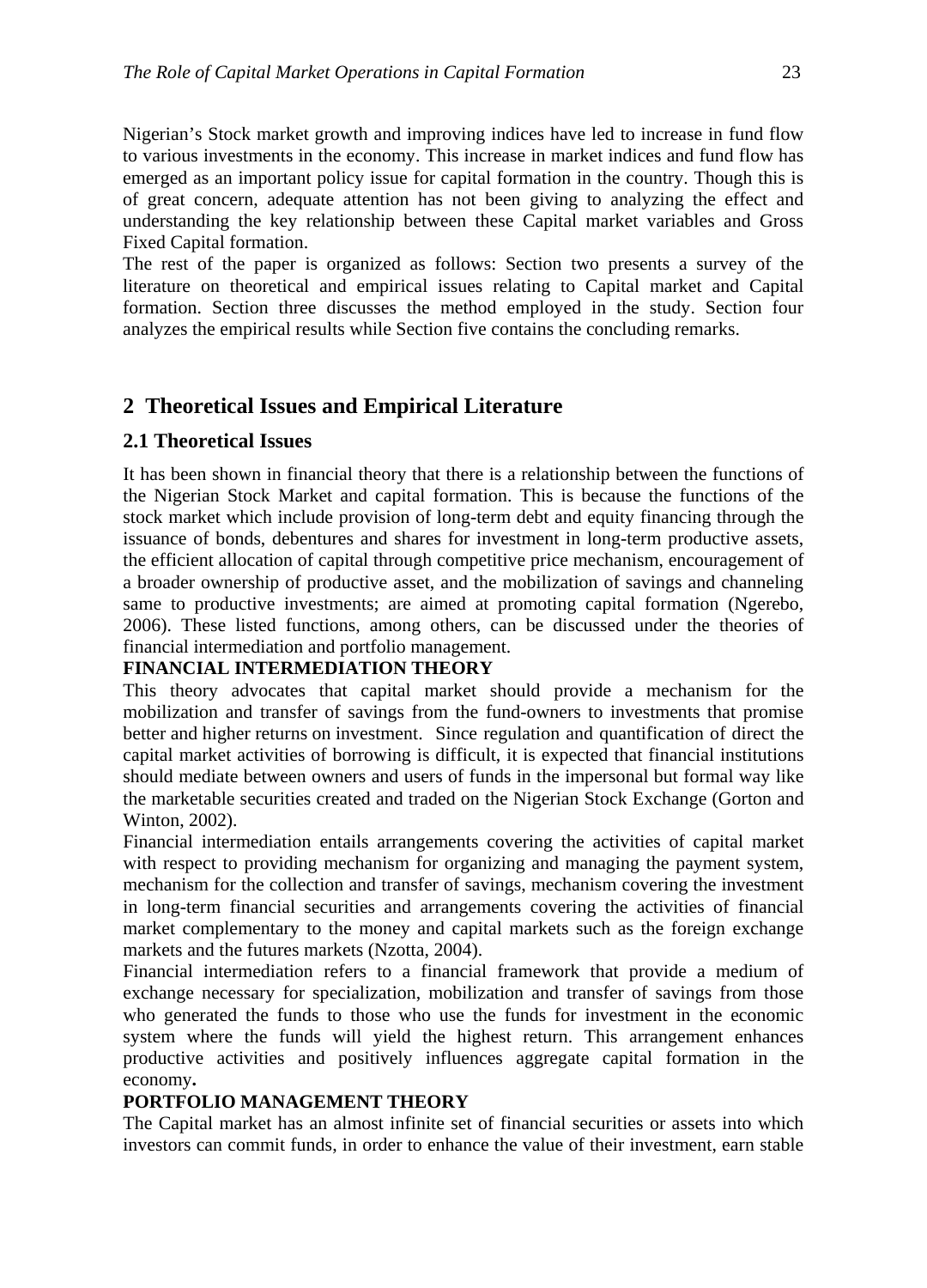returns, and absorb or maintain associated risks at their barest minimal level. In order to realize these three basic attributes, most investors will prefer to invest in a combination of financial securities and/or physical assets. This combination of securities, investments and assets which an investors hold to satisfy defined risk-return objectives, is what is called a Portfolio. (Ngerebo-a, 2012; Osaze, 2007). Rationally, every investor would be interested in investments high returns with low risks. Any combination of securities that has high returns but with low risks is considered to be efficient, according to the Capital Asset Pricing Theory (CAPT), and therefore should be preferred. Hence, portfolio management is defined as the careful selection, acquisition and monitoring of the performance of a combination of securities on the Capital market held by an investor to ensure that securities achieve the nominated investment objectives over a given holding period and increases the productive capacity of the economy through increasing values over successive holding periods (gross fixed capital formation) (Lipsey and Crystal, 2007).

The portfolio behaviour of the Nigeria Capital Market is targeted at creating optimum amount and variety of assets and hence optimum return on investment at minimal level of risk in conformity with the theories of diversification and efficient market.

### **THE LINKAGE BETWEEN THE CAPITAL MARKET AND CAPITAL FORMATION**

Pagano (1993), employing the endogenous growth model posit that financial intermediation of the Capital market could affect economic growth through three channels:

- Changing the proportion of savings funneled to investment,
- Changing the marginal productivity of capital otherwise called Capital formation, and
- Changing the rate of savings in the economy.

By this process, Capital market lowers transaction cost, achieves diversification and lowers risk; provides liquidity and lowers information asymmetry by which it contributes to capital formation through channels of marginal productivity of capital. Consequently, Capital market allows entrepreneurs to concentrate their efforts, attention and resources on their core business of creating new values or utility, pursuing innovations for future purposes and engaging in real and financial investment that could result in capital formation.

The Capital market activities in relation to capital formation are captured by some indices such as:

- The ratio of new issues to total investment in fixed assets,
- The ratio of market capitalization to total investment in fixed assets,
- All share index.
- Rate of change in the volume of transaction, and
- Rate of changing the value of transaction

According to the World Bank (2013), Gross fixed capital formation (formerly gross domestic fixed investment) includes land improvements (fences, ditches, drains, and so on); plant, machinery, and equipment purchases; and the construction of roads, railways, and the like, including schools, offices, hospitals, private residential dwellings, and commercial and industrial buildings. According to the 1993 SNA, net acquisitions of valuables are also considered capital formation. It is therefore the total investment in fixed assets in the economy. It is the total investment in fixed assets financed by new issues of financial securities in the Capital market. Osaze (2007) theorized that these new issues contribute to the stock of capital in an economy and hence capital formation.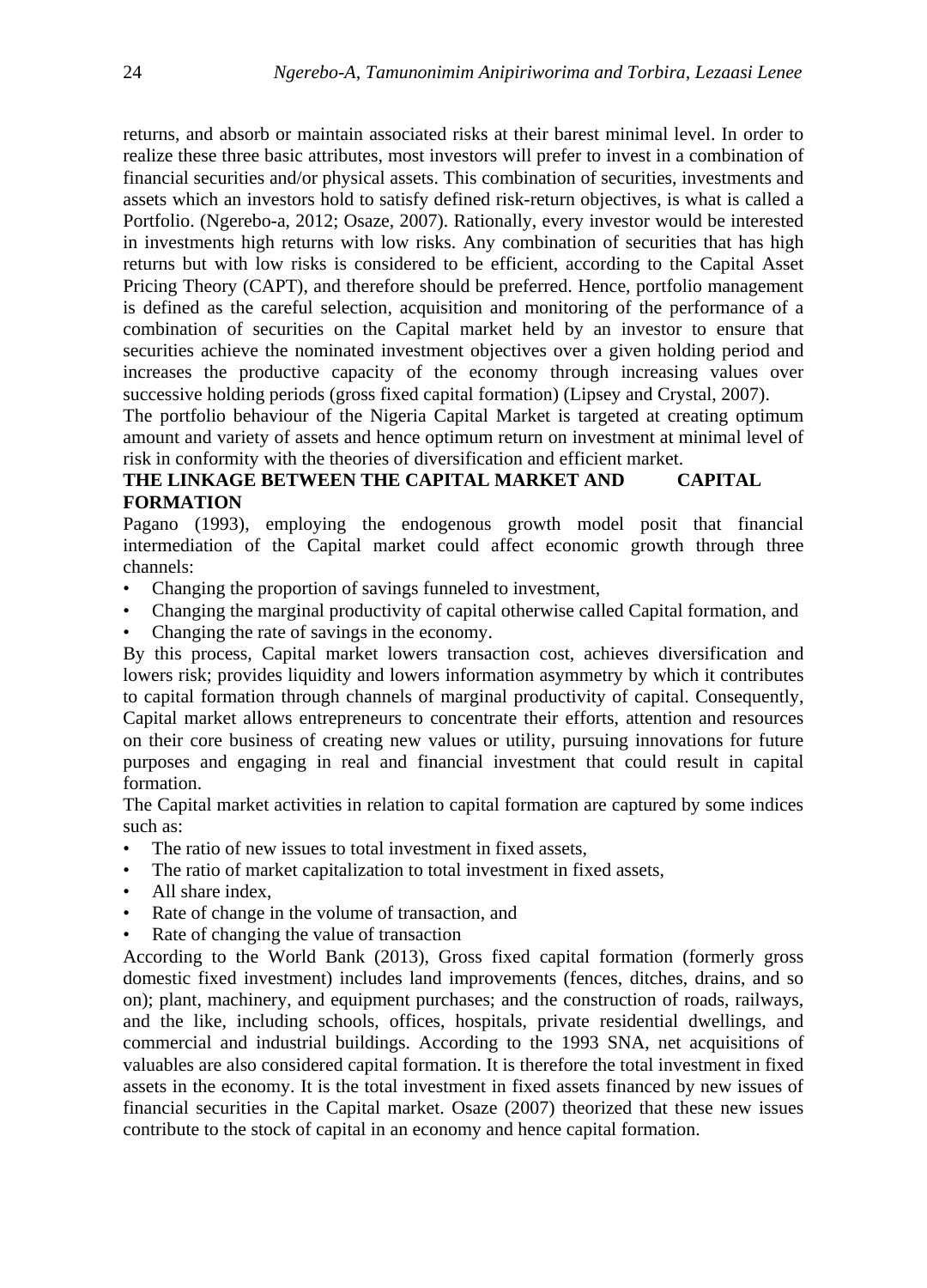Market capitalization is the total value of all equity securities listed on a Stock Exchange. It is a function of the prevailing market price of quoted equities and the size of their issued and paid-up capital. Market capitalization is the most important measure for assessing the size of a Capital market. The ratio of market capitalization to total investment in fixed assets reveal the total amount of investment in fixed assets financed by equity fund on the Capital market. It also indicates the amount of GFCF represented in the Nigeria Stock Exchange.

The All share index or Stock market index is an average of the prices of equity and the number of securities in a Stock market at a given period of time. It is an important measure of Stock market performance. The other performance indicators are the Volume and Value of transactions. While the volume of transactions refers to the quantity of securities traded on a market per time. The value of transaction is the quantity of the securities multiplied by the prevailing market prices of each security per day on which business was transacted.

Capital formation will feel the effect of the Capital market activities more positively when the ratio of new issues to total investment in fixed assets, the ratio of market capitalization to total investment in fixed asset, all share index, volume and value of all deals are on the increase. These increases will drive both direct and portfolio investment in fixed productive asset which will in turn translate into high productive capacity (capital formation) and increase output level of goods and services in the economy.

# **2.2 Empirical Review**

The commonest studies on Gross Fixed Capital Formation (GFCF) available to the authors centred on the relationship between GFCF and Gross Domestic Product (GDP). Even these studies conducted between 2008 and 2012 are short of World Bank standard as there is no World Bank measure of the ratio of GFCF to GDP (World Bank, 2013).

For instance, Jim (2008) traced the impact of the capital market on economic growth through the provision of investable funds to the real sector and the subsequent transmission of the funds into various investments hence transforming the real sector of the economy. As such, the capital market acts as catalyst or engine of capital formation.

Pat and James (2010) investigated the effect of the Nigerian capital market on her socioeconomic development. Socio-economic development was proxied by Gross Domestic Product while the capital market variables included market capitalization, total new issues, volume of deals and total listed stocks. Employing the ordinary least square regression method, they reported that capital market indicators do not significantly correlate with the output level of Gross Domestic Product in Nigeria. The study recommended that government should formulate and implement policy measures that can increase investors confidence and boost activities in the market. Sule and Monoh (2009) studied the influence of stock market earnings on per capital income in Nigeria. Applying the co-integration technique and error correction mechanism they found that stock market earnings positively and significantly impact on per capital income both from the primary and secondary markets.

Osaze (2007) tested whether the stock market activities promote economic growth for the period 1980 to 2000 in Nigeria using the ordinary least square regression method. The result reveals that economic growth indicators in Nigeria are adequately explained by changes in the stock market variables. Ndi-Okereke (2006) in the review of the stock market activities in 2006, suggested that the market could improve in performance and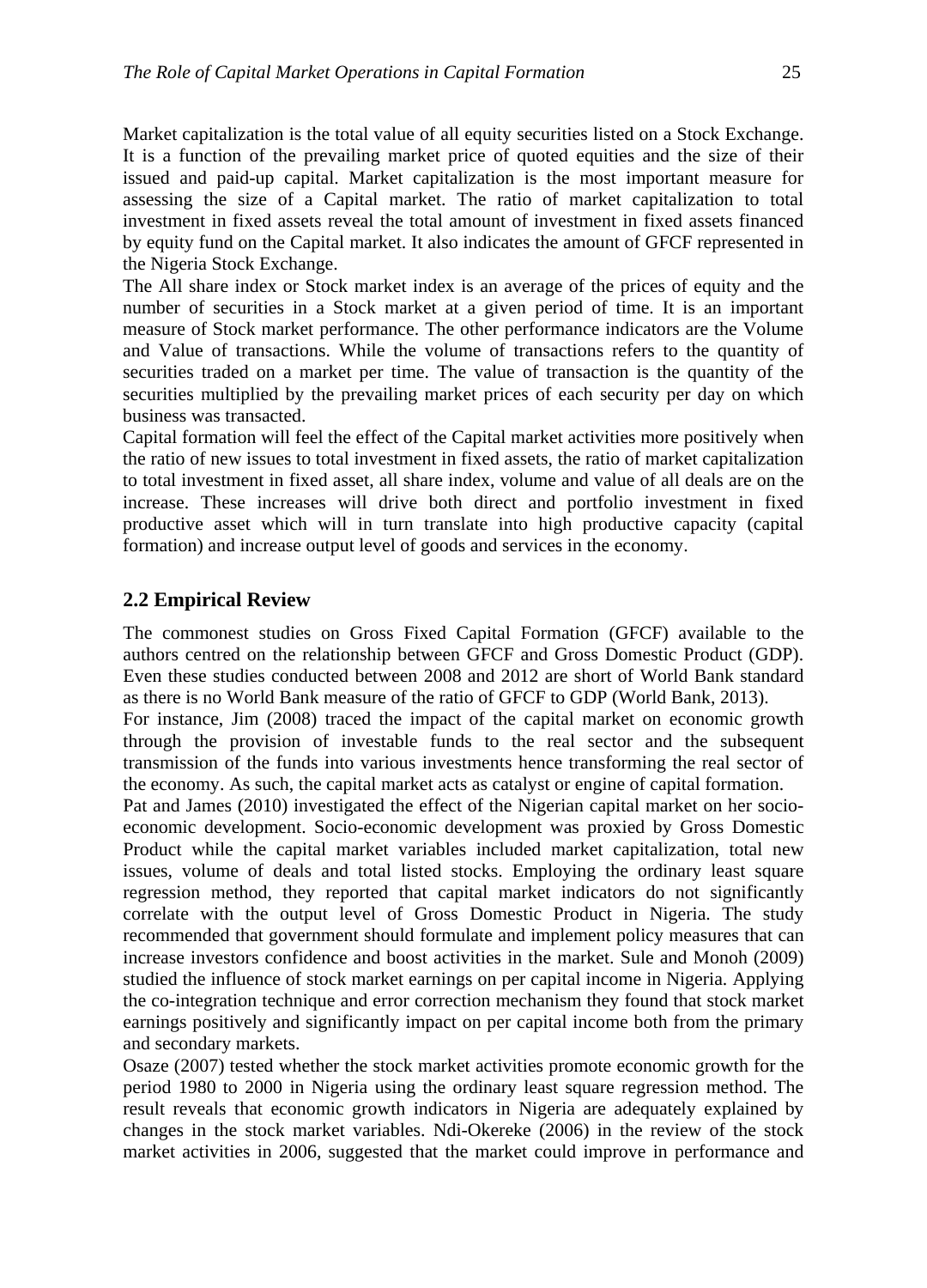propel the desired level of economic growth in Nigeria if it is increasingly patronized and information flow enhanced. Similarly, Aga and Kocaman (2008) adopting the efficient market hypothesis approach, advocates a market where information is not truncated and operational performance is optimal for meaningful growth.

Ezirim et al (2009) examined the capital market growth supporting effects of information technology utilizing the modified Gompertz diffusion model in Nigeria. The study reported that growth in total volume and value of shares traded is significantly affected by communication technology. The number of listed securities on the stock exchange and growth in federal and state government bonds does not appear to have any significant correlation with the adoption of information and communication technology. The study concluded that information and communication technology has contributed significantly to the growth of the Nigeria capital market. Okunlola (2012) regressed Gross Domestic Product against yearly stock market performance variables adopting a multi-linear approach on Nigerian data. The result shows a positive and significant relationship between total market capitalization, total stock exchange and economic growth indicator respectively. Woon and David (2005) studied stock market liquidity and macroeconomic variables in Japan. They reported that liquidity stock is persistently and statistically significant on real balances in the economy. The variance decomposition test result shows that capital market liquid stocks explain more than 16% of the variation in real balances at a frequency of about 18 months. The study also revealed that capital market liquid stock has effects on macroeconomic variables which are consistent with persistent money demand stocks. It was also found that stock market liquidity is significantly affected by stocks output and capital formation but not by stocks to money market variables – call rates. Stocks to macroeconomic activities also have significant impacts on stock market liquidity.

# **3 Method of the Study**

This study is designed to synchronize with the hypothetico-deductive research method which employs the impact model to capture the relative effects of the correlates, ie the absolute values to ratios and index and rate of change on yearly basis of gross fixed capital formation (dependent variable), market capitalization volume of transaction, value of transaction, new issue securities and all share index (independent variables). The study sampled all the companies listed on the Nigeria Stock Exchange (NSE) whose data summary are published in the Central Bank of Nigeria statistical bulletin various issues. E-view 3.1 and 7.0 are used.

#### **THE MODEL**

Building on the theories and empirical reviews earlier made in this paper, we can hypothesize that Gross Fixed Capital Formation (GCFC) is a positive function of capital market performance measures. Given the above consideration, we can specify a five predictor model of capital formation – stock market activities in linear function as:

 $GCFC = f (NI, MKC, ASI, VOT, VAT)$  (1)

Where

GCFC = changes in Gross Fixed Capital Formation

 $NI = Ratio of new issue to total investment in fixed assets$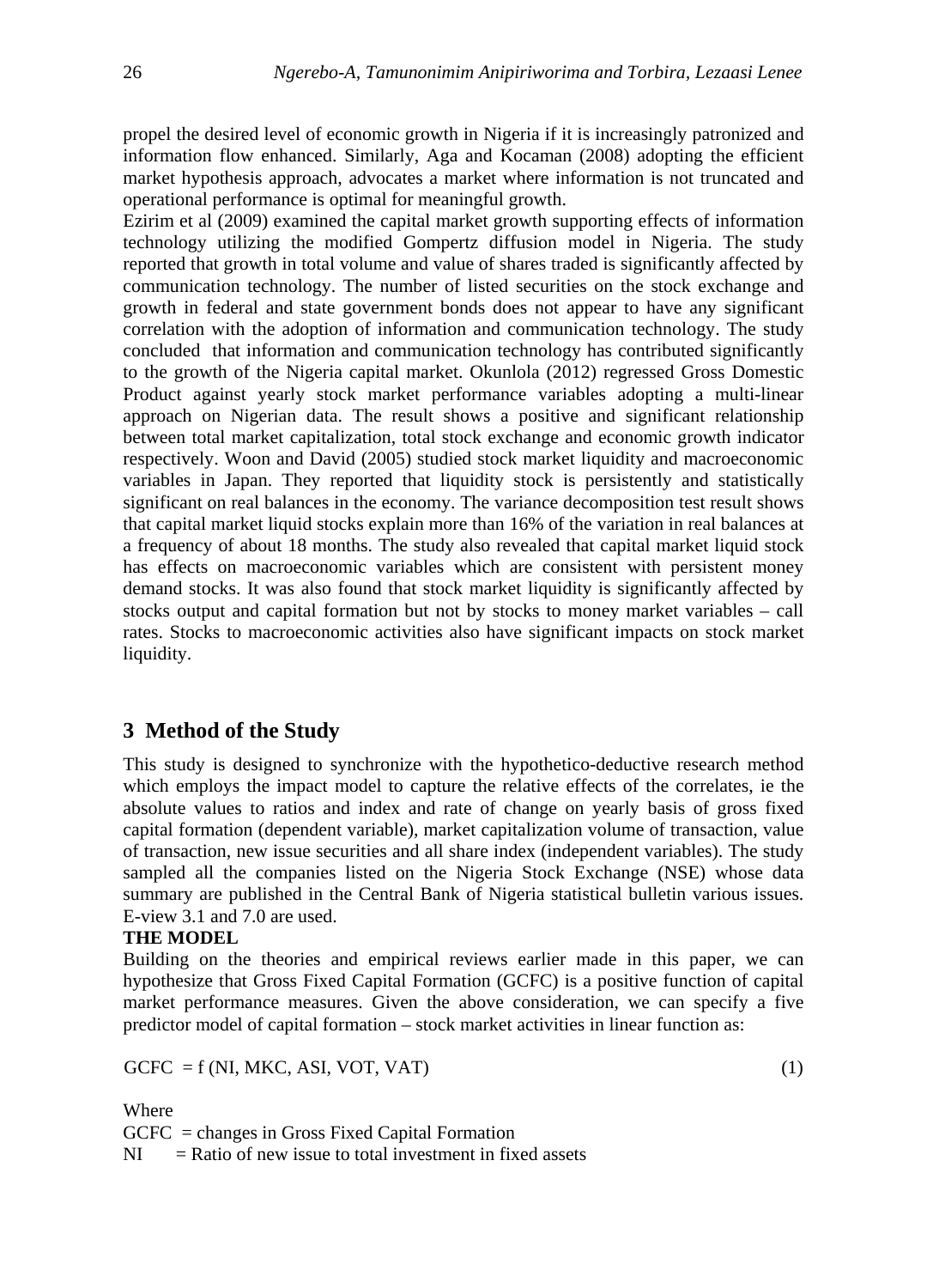- $MKC = Ratio of market capitalization to total investment in fixed assets$
- $ASI = All Share Index$
- $VOT = Changes$  in the volume of transaction
- $VAT = Changes$  in the value of transaction

Transforming equation (1) into an econometric model gives:

$$
GCFC = \beta_0 + \beta_1 NI_t + \beta_2 MKC_t + \beta_3 ASI_t + \beta_4 VOT + \beta_5 VAT_t + \mu_t
$$
\n(2)

Where  $\mu_t$  is the error term,  $\beta_t$  are parameters. Other variables are as previously defined. Converting equation  $(2)$  into the  $log -$  linear form, we have:

$$
LnGCFC = Ln\beta_0 + Ln\beta_1 NI_t + Ln\beta_2 MKC_t + Ln\beta_3 ASI_t + Ln\beta_4 VOT_t + Ln\beta_5 VAT_t + \mu_t
$$
 (3)

Where Ln is the logarithm

The causal (Feedback Effect) relationship between GCFC and capital market performance variables can be expressed as:

$$
GCFC = \Sigma \text{ aj } GCFC_{tj} + \Sigma \text{ bj } CMF_{tj} + \mu_t
$$
 (4)

With expression (4) we can determine the causal implications of the relationships between gross fixed capital and the performance measures of the capital market (Capital Market Factors (CMF)).

This paper utilizes causality model patterned after Granger formation to express the causation hypothesis for Nigeria. Granger causality test regresses GCFC, on lagged values of itself and on lagged values of other capital market variables or factors (CMF). If the CMF are significant, it means that they explain some of the variance in GCFC that are not explained by lagged values of GCFC itself. This indicates that capital market variables are causally prior to GCFC.

For dual causation hypothesis, the following two equations apply:

$$
GCFCt = a0 + a1CMFt + a2GCFCt-1 + \mut
$$
\n(5)

$$
a_l j>0
$$

$$
CMFt = b0 + b1 GCFCt + b2 CMFt-1 + \Sigmat
$$
\n(6)

The above were estimated using the ordinary least square and Granger causality methods. As specified by Granger (1969) causality test, F-statistics and probability was computed for the models to determine the direction of causality while the t-statistics were equally computed to determine the relative effects of the explanatory variables.

#### **Stationary And Cointegration Analysis**

The study utilizes the Augmented Dickey-Fuller (ADF) regressions to perform the unit root tests for the variables. The test conducted included an intercept and a linear trend. The unit root regression is given by

$$
\Delta w_t = \beta_0 + \beta_{it} + a_0 w_{t-1} + \Sigma y_t \Delta w_{t-1} + \Sigma_t; t = 1, 2 \dots T
$$
\n(7)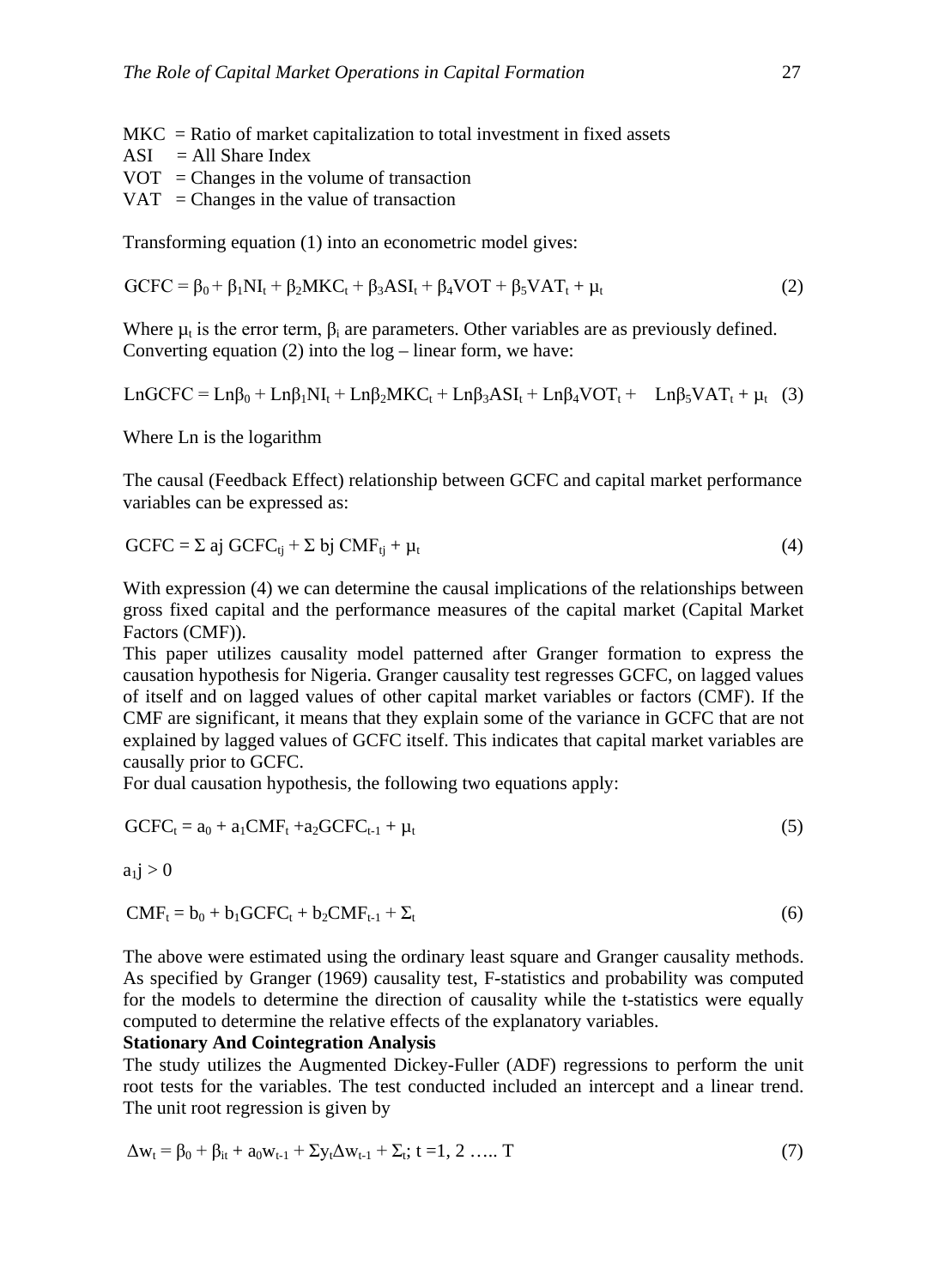Where  $\Sigma_t$  is the error term and denotes the first difference operator, t=1, 2…… T represent a particular time series under consideration and that the series is integrated of order, d, denoted 1 (d) if it attains stationarity after differencing d times. It follows that if the series is 1 (i), it is considered to have a unit root. Expression (7) incorporates both a constant term  $(\beta_0)$  and a time trend variable t. the observed ADF statistics were tested against the 95% critical value for each variable in the series.

| Table 4.1: ADF Unit Root Test Result |                                                               |                      |       |  |  |  |  |  |
|--------------------------------------|---------------------------------------------------------------|----------------------|-------|--|--|--|--|--|
| <b>Variable</b>                      | ADF Stat.@ level                                              | ADF Stat.@ 1st Diff. | Order |  |  |  |  |  |
| of                                   |                                                               |                      |       |  |  |  |  |  |
| <b>Integration</b>                   |                                                               |                      |       |  |  |  |  |  |
| <b>GFCF</b>                          | $-3.964$                                                      | $-6.252$             | 1(1)  |  |  |  |  |  |
| <b>MKC</b>                           | $-2.188$                                                      | $-4.432$             | 1(1)  |  |  |  |  |  |
| ASI                                  | $-1.492$                                                      | $-4.251$             | 1(1)  |  |  |  |  |  |
| <b>VOT</b>                           | 5.717                                                         | $-7.072$             | 1(1)  |  |  |  |  |  |
| <b>VAT</b>                           | $-2.181$                                                      | -4.431               | 1(1)  |  |  |  |  |  |
| <b>NIS</b>                           | $-5.238$                                                      | $-6.921$             | 1(1)  |  |  |  |  |  |
|                                      | Critical Value: $1\% = -3.661, 5\% = -2.960, 10\% = -2.619$ . |                      |       |  |  |  |  |  |
|                                      | Source: Authors' computation                                  |                      |       |  |  |  |  |  |

At first differencing, the absolute values of the ADF test statistic are greater than the absolute values of the critical value at 5% level of probability. Thus all the variables can be said to be stationary. Given this situation, we have no reason not to analyse to determine if a long-run relationship exist between the regressand and the regressors. Table 4.2 summarizes the results of the Cointegration Test.

#### **Vector Error Correction Estimate**

From the Vector Error Correction estimation result, the adjustment coefficient representing the speed of adjustment is found to be 6.75E+25. This means that in an event of short distortion, the system can be adjusted or restored to equilibrium position at a speed of about 6.75E+25 percent which is significant. Therefore, the system has significant adjustment coefficient.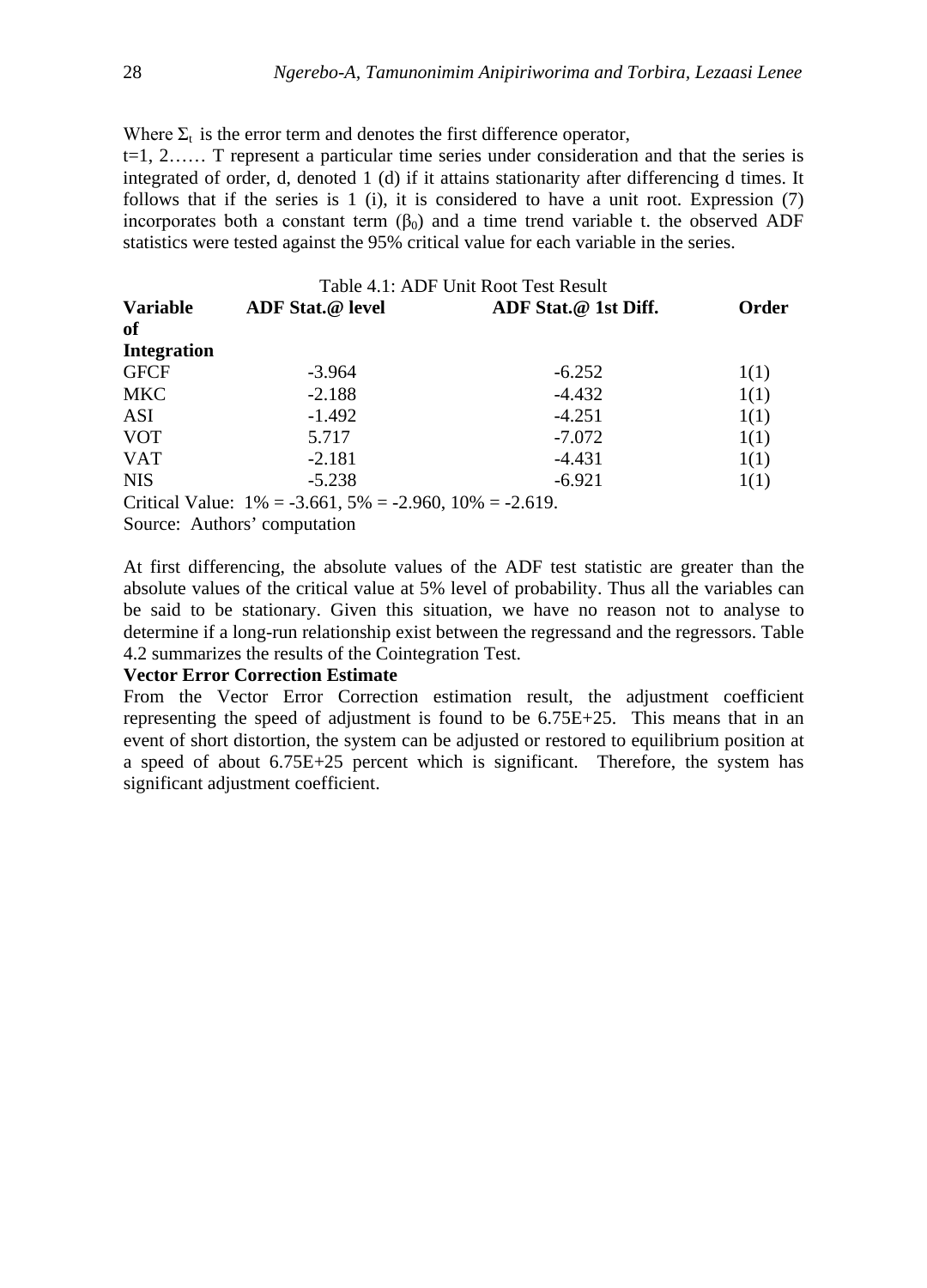Table 4.2: Cointegration Test Results

Date: 07/10/13 Time: 09:55 Sample (adjusted): 1982 to 2012 Included observations: 31 after adjustments Trend assumption: Linear deterministic trend Series: GCFC MKC ASI VOT VAT NIS Lags interval (in first differences): 1 to 1 Unrestricted Cointegration Rank Test (Trace)

| Hypothesized   |            | Trace     | 0.05           |           |  |
|----------------|------------|-----------|----------------|-----------|--|
| No. of $CE(s)$ | Eigenvalue | statistic | Critical value | $Prob.**$ |  |
|                |            |           |                |           |  |
| None $*$       | 0.811716   | 127.2215  | 95.75366       | 0.0001    |  |
| At most $1 *$  | 0.628541   | 75.45769  | 69.81889       | 0.0165    |  |
| At most 2      | 0.564183   | 44.75783  | 47.85613       | 0.0949    |  |
| At most 3      | 0.309497   | 19.01130  | 29.79707       | 0.4921    |  |
| At most 4      | 0.181429   | 7.530913  | 15.49471       | 0.5168    |  |
| At most 5      | 0.041837   | 1.324857  | 3.841466       | 0.2497    |  |
|                |            |           |                |           |  |
|                |            |           |                |           |  |

Trace test indicates 2 cointegrating equation(s) at the 0.05 level

\* denotes rejection of the hypothesis at the 0.05 level

\*\* MacKinnon-Haug-Michelis (1999) p-values

As can be seen in table 4.2, the first hypothesis of no cointegrating vector is rejected and the alternative accepted at 95% confidence level. The second null hypothesis of one cointegrating vectors or less can equally be rejected against the alternative hypothesis of 2 cointegrating vectors at 5% level of significance. The trace statistic of 75.45769 is greater than the critical value 69.81889 at a probability of 0.0165, we see that at 95% level of confidence, the alternative hypothesis of 2 cointegrating equation cannot be rejected. Hence, the trace test indicates 2 cointegrating equation at the 0.05 level of significance. This shows that there exist a long run equilibrium relationship between GCFC and the fundamentals of capital market performance indicators used in the model. We are inclined to select vector 2 which supports a priori expectation of a positive and significant relationship between gross fixed capital formation and capital market performance indicators in the country under study. The result suggests that the country's gross fixed capital formation grows with capital market performance/activities increase. As the capital market activities and performance increases, the tendency of improved financial intermediation and efficient portfolio management pressures drive the capital market to increase capital/productive investment in fixed assets in general term thereby boosting the productive capacity of the economy, hence, increasingly fixed capital formation and the output level of goods and services in the entire economy. As seen in table 4.2 we can infer that capital market activities tend to cause growth in capital formation. The veracity of this inference can be clocked using the causality test suggested by Granger (1969).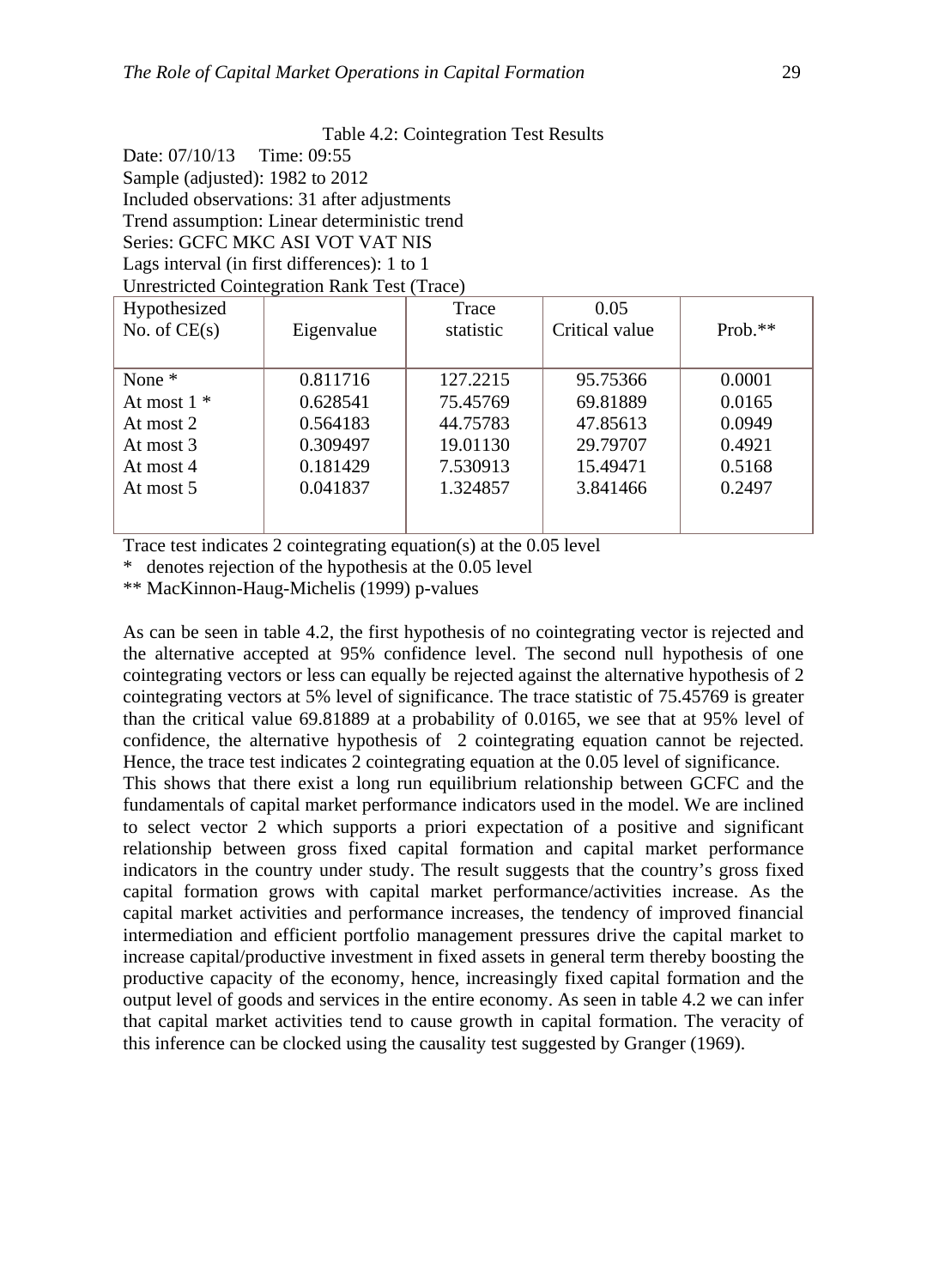| Table 4.5: Pairwise Granger Causality Test Result<br>Pairwise Granger Causality Tests<br>Time: 09:56<br>Date: 07/10/13<br>Sample: 1980 - 2012<br>Lags: 2 |    |            |                                |       |
|----------------------------------------------------------------------------------------------------------------------------------------------------------|----|------------|--------------------------------|-------|
| Null hypothesis:                                                                                                                                         |    | <b>Obs</b> | f-statistic                    | Prob. |
| MKC does not Granger Cause GCFC<br>GCFC does not Granger Cause MKC                                                                                       | 31 |            | 0.484960.6212<br>5.135970.0132 |       |
| ASI does not Granger cause GCFC<br>GCFC does not Granger cause ASI                                                                                       | 31 |            | 1.423230.2591<br>1.089040.3514 |       |
| VOT does not Granger Cause GCFC<br>GCFC does not Granger Cause VOT                                                                                       | 31 |            | 0.004020.9960<br>0.850090.4372 |       |
| VAT does not Granger Cause GCFC<br>GCFC does not Granger Cause VAT                                                                                       | 31 |            | 0.069390.9331<br>0.854260.4372 |       |
| NIS does not Granger Cause GCFC<br>GCFC does not Granger Cause NIS                                                                                       | 31 |            | 0.009890.9902<br>1.337000.2801 |       |

 $T_{\rm eff}$   $T_{\rm eff}$   $T_{\rm eff}$   $T_{\rm eff}$   $T_{\rm eff}$   $T_{\rm eff}$   $T_{\rm eff}$   $T_{\rm eff}$   $T_{\rm eff}$   $T_{\rm eff}$   $T_{\rm eff}$   $T_{\rm eff}$   $T_{\rm eff}$   $T_{\rm eff}$   $T_{\rm eff}$   $T_{\rm eff}$   $T_{\rm eff}$   $T_{\rm eff}$   $T_{\rm eff}$   $T_{\rm eff}$   $T_{\rm eff}$   $T_{\rm eff}$   $T_{\rm eff}$   $T_{\rm eff}$   $T_{\rm$ 

Source: Authors' computation

The causality test result indicates that growth in gross fixed capital formation precedes increase in the market capitalization of the stock market. This suggest that a rapid growth in the level of capital formation in an economy could trigger up a boost in the value of all equity securities listed on a stock exchange through the window of raising the value of the firms, the market price of their issued equity and their paid up capital and finally enlarging the size of the country's capital market.

The capital market variables do not granger-cause Gross Fixed Capital Formation in Nigeria. This may be as a result of the low level of development of the stock market.

# **5 Concluding Remarks**

This study addressed the issue of the magnitude and direction of relationship between capital market performance indicators and gross fixed capital formation in a typical emerging economy using Nigeria as a test case. The Augmented Dickey-Fuller test results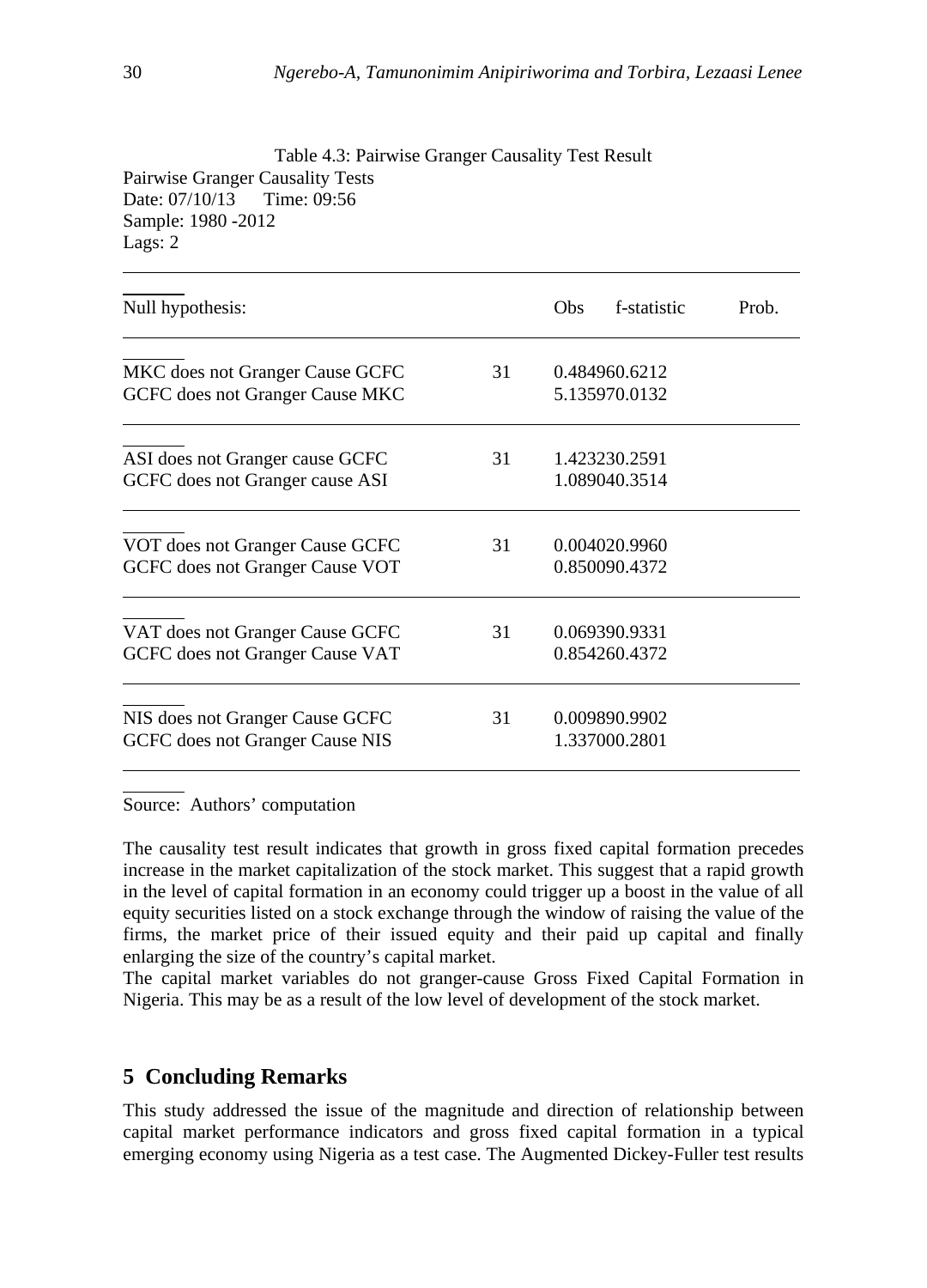indicates that the data series achieved stationarity after a first differencing at the order 1 (1). Gross Fixed Capital Formation growth and capital market performance indicators were found to be cointegrated indicating the existence of long-run equilibrium relationship between the Nigeria capital market and Gross Fixed Capital Formation. The analysis revealed the existence of positive and significant long run relationship between capital market activities and gross fixed capital formation in Nigeria. The granger causality test results reveal that there is a unidirectional causality flowing from Gross Fixed Capital Formation to market capitalization. This suggest that growth in GCFC could raise the value of listed securities, boost the value of the firms, increase the prices of issued equities and enlarge the size of the country's capital market.

The lack of causality flowing from capital market activities to gross fixed capital formation may be attributed to the low level of capital formation to grow optimally, the managers of the Nigeria economy need to invoke policies and action programmes that would develop and grow the capital market by encouraging both the private and institutional investors to take greater initiative in participating in the capital market, increase productive activities and promote a more private sector driven economy. These will go on to enlarge and develop the capital market, boost capital formation and increase the pace of economic growth.

### **References**

- [1] Acharya, et al (2010). A theory of arbitrage capital. New York: Federal Reserve Bank .
- [2] Aga, M. & Kocaman, B(2008). Efficient Market hypothesis and emerging capital markets: Empirical Evidence from Istanbul Stock Exchange". International Research Journal of Finance and Economics, **5**(23), 111-114.
- [3] Afolabi, L. (1998). Monetary Economics. Lagos: Barr Ltd.
- [4] Ajayi, O.A. and Odetayo, T.A. (2001). Financial Management. Ibadan: Bash-Moses
- [5] Al-Faki, M. (2007). Understanding the Nigerian Capital Market: Best Investment Practices and Regulatory Compliance. Lagos: Prime Publishers.
- [6] Asaolu, T.O. & Ogunmuyiwa, M. S. (2010) An Econometric Analysis of the Impact of Macroeconomic Variables on Stock Market Movement in Nigeria. Asian Journal of Business Management, **3**(1), 72-78.
- [7] Baridam, D.M. (2001) Research Method in Administrative Science. Port Harcourt: Sherbroke Associate.
- [8] Binos, Y. (2001, June). Promoting Purposeful Economic Development in States and Local Government Council through Capital Market. Paper presented at the Workshop on tapping the capital market potentials for delivering democratic dividends for Rivers State legislators. Port Harcourt, Nigeria.
- [9] Cagnetti, A. (2003) "Capital Asset Pricing Model and Arbitrage Pricing Theory in the Italian Stock Market: An Empirical Study.
- [10] CBN (2007). Capital Market Dynamics in Nigeria: Structure, Transaction
- [11] Costs and Efficiency 1980-2006. Real Sector and Financial Analysis Sector Division, Research and Statistics Department Report. Abuja: CBN Publications.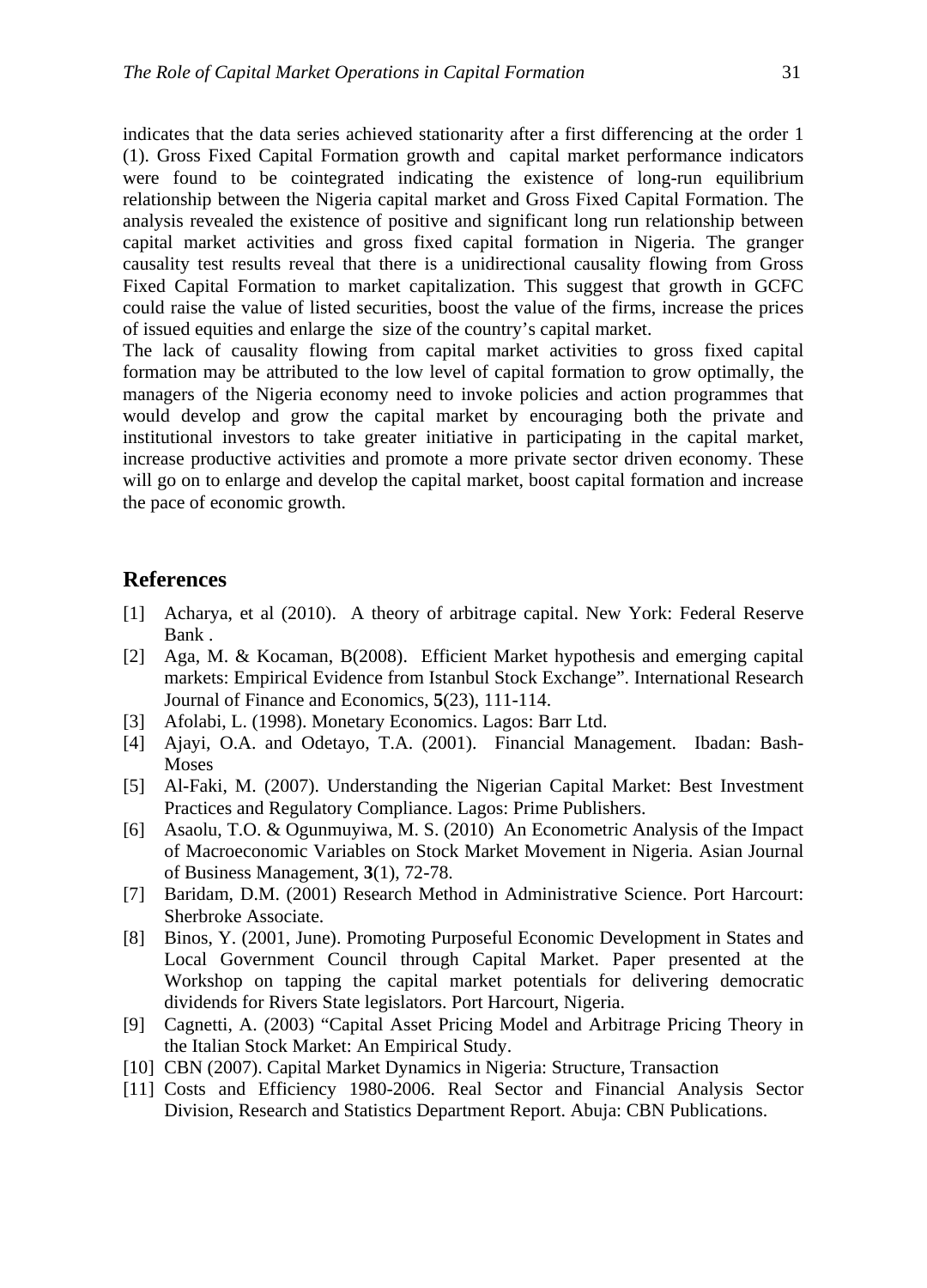- [12] CBN (2009). Draft Economic Report for the first half of 2009. Abuja: CBN Publications
- [13] CBN (2009). Economic Report for the third quarter of 2009. Abuja: CBN Publications
- [14] CBN (2010). Economic Report for the third quarter of 2010.Abuja: CBN Publications
- [15] David, N. (1997). Capital market theory: is it relevant to practitioners? Port Harcourt: Pearl Publishers.
- [16] Egene, J. (2012). Nigeria's stock market out of doldrums. ThisDay Live. http//www.thisdaylive.com. Dowmloaded August 3, 2013
- [17] Ezirim, et al (2009). Capital market growth and information technology: empirical evidence from Nigeria". International Journal of Business Economics Perspective, **4**(1), 56-59.
- [18] Fama, E. F. & French, K. R. (2004). The capital asset pricing model: theory and evidence. Journal of Economics Perspective **18**(3), p. 25-46.
- [19] Giovanis, E. (2005). The Arbitrage pricing Model and the Capital Market Pricing Models and Artificial Neutral Networks modeling with Particles Swarm Optimization (PSO).
- [20] Granger, C. W. J. (1969). Investing causal relations by econometric models and cross-spectral methods, Econometrica, **37**, 424-438.
- [21] Gorton, G. & Winton, A. (2002, May). Financial Intermediation. NBER Working Paper No, 8928. Retrieved from www.nber.org/papers/w8928.
- [22] Gujarati, D. N. (2006). Essentials of Econometrics. Singapore : McGraw Hill.
- [23] Jim, O. (2008, February.) Blossoming the Nigerian economy: real sector financing. A CBN Seminar on Banks and the Nigerian Economy, Abuja, Nigeria.
- [24] Khan, M. A. & Yeneng, S. (1997). The capital-asset-pricing model and arbitrage pricing theory: a unification. Proc. National Academy Science, **94**, 4229.
- [25] Meristem Securities Limited (2008). The Nigerian Stock Market: Gauging the Fundamentals. Retrieved from www.meristem.com
- [26] NSMA (2002). Investment opportunities and challenges in the Nigeria capital market. Nigerian Stock Exchange Annual Report. Abuja: NSE Publications.
- [27] Ndi-Okere, (2006) A Review of the Performance of the Nigerian Stock Exchange in 2006. Abuja: NSE Publications.
- [28] Ngerebo, T. A. (2006) Banking Distress and Stock Market: A Symbiotic Analysis. Nigerian Journal of Monetary Economics, **16**( 6 & 7), 51-58.
- [29] Ngerebo-a, T. A. (2012). Concepts in Nigerian financial systems. Port Harcourt: Sabcos Publishers.
- [30] Okunlola, F.A. (2012). Capital Market and Economic Growth in a Developing Economy: The Nigerian Experience. Unpublished MBA Seminar Paper: University of Port Harcourt.
- [31] Ologunde, A.O., et al (2006). Market capitalization and interest rate in time series analysis. International Research Journal of Finance and Economics, .
- [32] Oluwatoyin, M. & Gbadebo, O.O. (2009). The impact of share market capitalization on company performance: A case study in the Nigeria confectionary industry, African Journal of Business Management, **3** (5), 220-226.
- [33] Osaze, E.B. (2007). Capital Markets-African and Global, History, Systems, Practices, Operations, Procedure and Investment Techniques. Lagos: Book House.